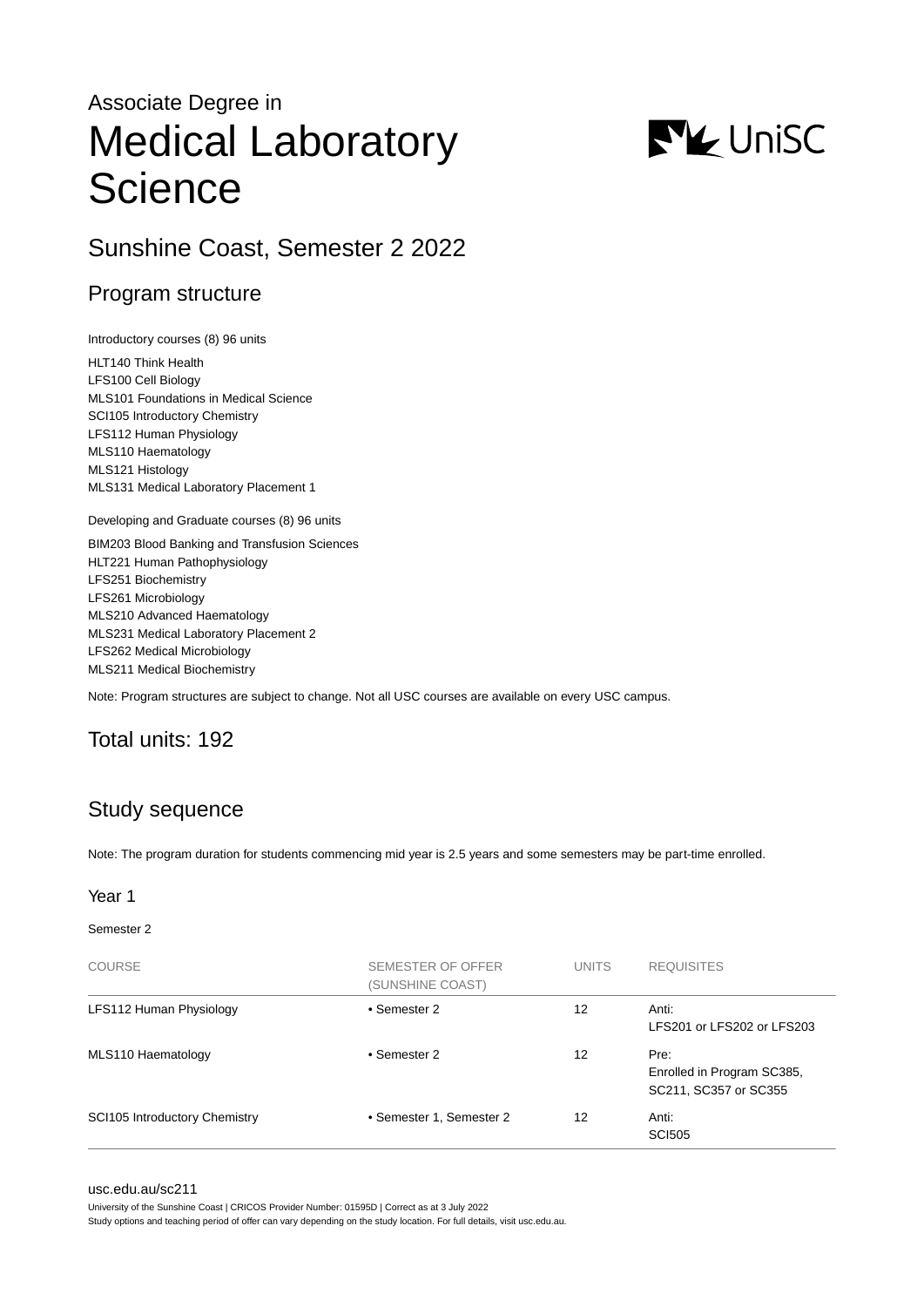#### Semester 1

| <b>COURSE</b>                         | SEMESTER OF OFFER<br>(SUNSHINE COAST) | <b>UNITS</b> | <b>REQUISITES</b>                                                                                           |
|---------------------------------------|---------------------------------------|--------------|-------------------------------------------------------------------------------------------------------------|
| <b>HLT140 Think Health</b>            | • Semester 1                          | 12           |                                                                                                             |
| LFS100 Cell Biology                   | • Semester 1                          | 12           | Anti:<br>SCI103 or LFS101 or LFS103.                                                                        |
| MLS101 Foundations in Medical Science | • Semester 1                          | 12           | Pre:<br>Enrolled in Program AB101,<br>SC211, SC355, SC357, SC385,<br>SC201, SC301, UU301, UU302<br>or XU301 |
| MLS210 Advanced Haematology           | • Semester 1                          | 12           | Pre:<br>MLS110 and enrolled in<br>Program SC211, SC355 or<br>SC357                                          |

#### Year 2

#### Semester 2

| <b>COURSE</b>                                              | SEMESTER OF OFFER<br>(SUNSHINE COAST) | <b>UNITS</b>      | <b>REQUISITES</b>                                                             |
|------------------------------------------------------------|---------------------------------------|-------------------|-------------------------------------------------------------------------------|
| MLS121 Histology                                           | • Session 6                           | 12 <sup>2</sup>   | Pre:<br>LFS100 and enrolled in<br>Program SC211 or SC385                      |
|                                                            |                                       |                   | Co:<br><b>LFS112</b>                                                          |
| MLS131 Medical Laboratory Placement 1                      | • Session 1, Session 5, Session 8     | $12 \overline{ }$ | Pre:<br>MLS101 and MLS110 and<br>MLS121 and enrolled in<br>Program SC211      |
| BIM203 Blood Banking and Transfusion Sciences • Semester 2 |                                       | 12                | Pre:<br>LFS112 and MLS110 and<br>enrolled in Program SC211,<br>SC355 or SC357 |
|                                                            |                                       |                   | Anti:<br><b>MLS212</b>                                                        |

#### Semester 1

| <b>COURSE</b>                | SEMESTER OF OFFER<br>(SUNSHINE COAST) | <b>UNITS</b> | <b>REQUISITES</b>                                                                                                                                                 |
|------------------------------|---------------------------------------|--------------|-------------------------------------------------------------------------------------------------------------------------------------------------------------------|
| HLT221 Human Pathophysiology | • Semester 1                          | 12           | Pre:<br>LFS112 or HLT100 and enrolled<br>in Program SC211, SC304,<br>SC306, SC367, SC391, SC392,<br>SC394, SC395, SC346. AB101,<br>UU301, UU302 or XU301<br>Anti: |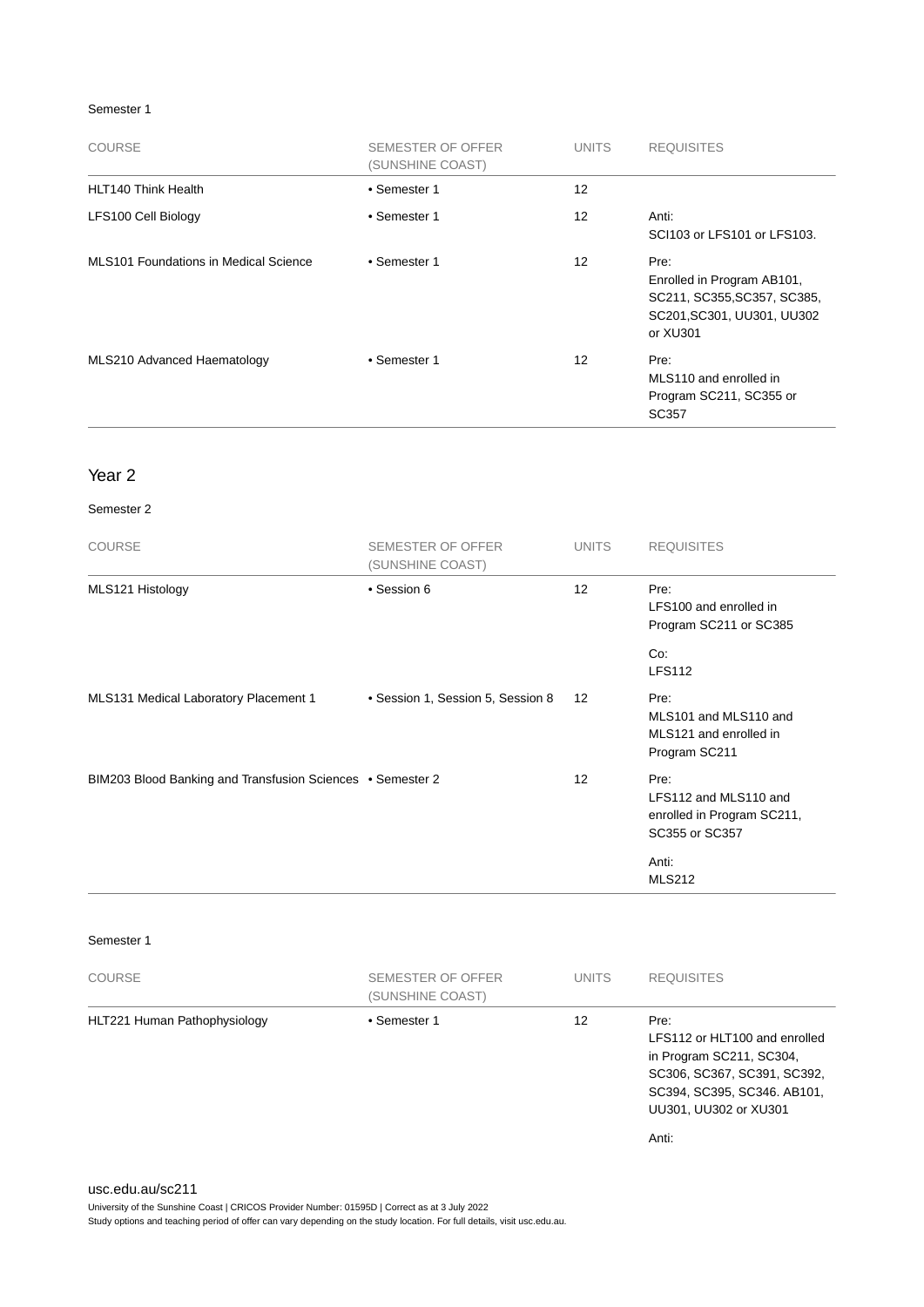|                     |              |                   | LFS302 or LFS303 or NUR221<br>or PAR221                        |
|---------------------|--------------|-------------------|----------------------------------------------------------------|
| LFS251 Biochemistry | • Semester 1 | $12 \overline{ }$ | Pre:<br>SCI105 and (LFS100 or<br>LFS103)                       |
|                     |              |                   | Anti:<br><b>MBT251</b>                                         |
| LFS261 Microbiology | • Semester 1 | $12 \overline{ }$ | Pre:<br>SCI103 or LFS100 or LFS103<br>or AB101, UU301 or XU301 |
|                     |              |                   | Anti:<br>MEP263 or MBT263                                      |

#### Year 3

#### Semester 2

| <b>COURSE</b>                         | SEMESTER OF OFFER<br>(SUNSHINE COAST) | <b>UNITS</b> | <b>REQUISITES</b>                               |
|---------------------------------------|---------------------------------------|--------------|-------------------------------------------------|
| LFS262 Medical Microbiology           | • Semester 2                          | 12           | Pre:<br>MBT263 or LFS261 or MEP263              |
|                                       |                                       |              | Anti:<br>MEP252 or MEP253 or<br><b>MBT253</b>   |
| <b>MLS211 Medical Biochemistry</b>    | • Semester 2                          | 12           | Pre:<br><b>LFS251</b>                           |
| MLS231 Medical Laboratory Placement 2 | • Session 1, Session 5, Session 8     | 12           | Pre:<br>MLS131 and enrolled in<br>Program SC211 |

Students should note the Medical Laboratory Placement courses (MLS131 and MLS231) will be offered in a variety of sessions to allow for flexibility with available industry placements.

# Program requirements and notes

#### Program requirements

In order to graduate you must:

- Successfully complete 192 units as outlined in the Program Structure
- Complete no more than 10 introductory level (100) coded courses.

In order to commence industry placement you must:

- Before undertaking industry placement courses, students must provide proof of vaccination against Hepatitis B, Measles, Mumps, Rubella, Pertussis and Varicella (Chickenpox).
- Have a National Criminal History check (by Queensland Police Service or other state/territory authority).
- Hold a valid USC Blue Card for working with children.
- Students must undertake mandatory online orientation courses for the organisations where they will be placed, and will be required to sign a confidentiality agreement regarding patient information.